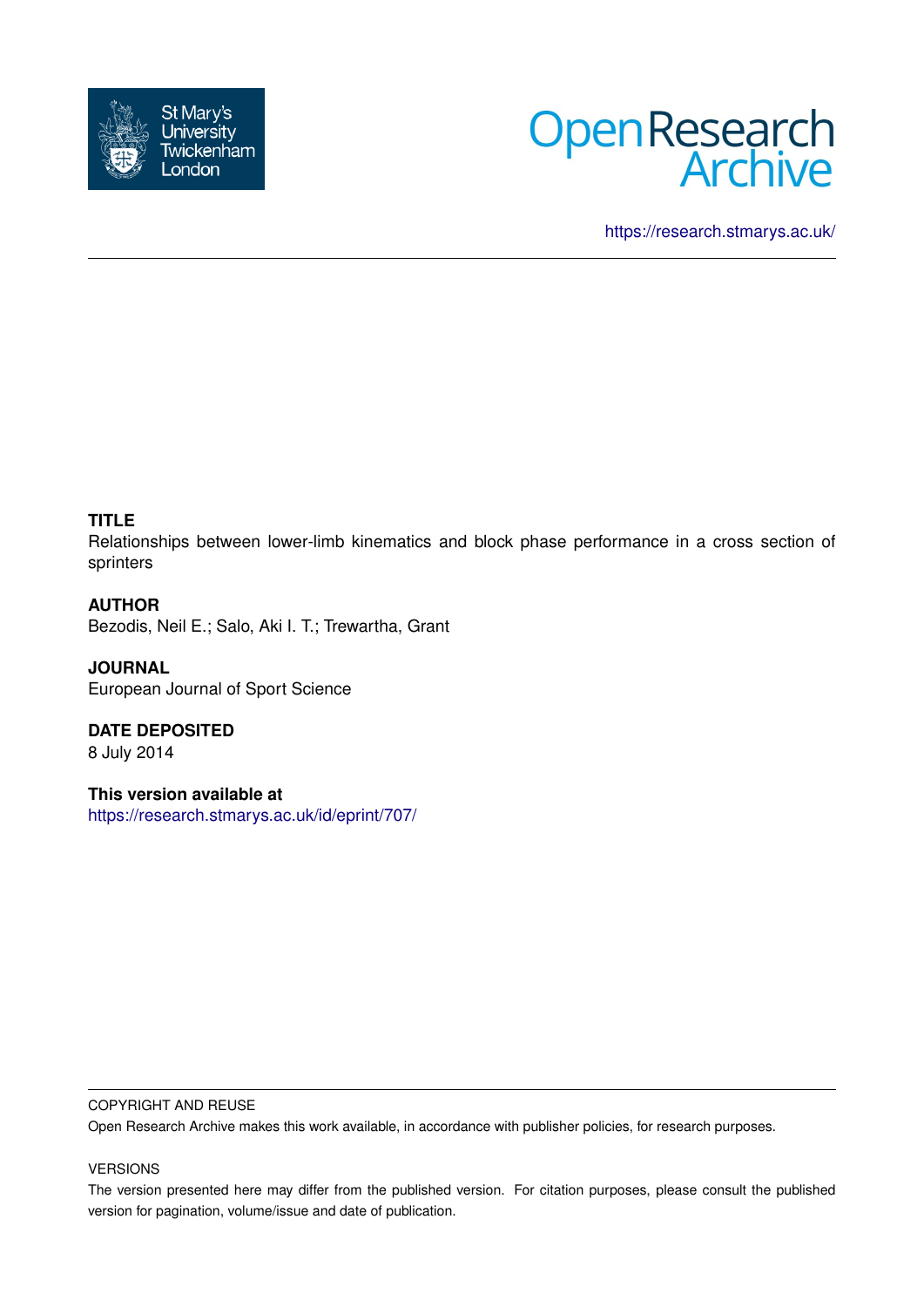Title:

Relationships between lower limb kinematics and block phase performance in a cross-

- section of sprinters
- 
- Authors:
- 6 Neil Edward Bezodis<sup>a,b</sup> (corresponding author; email: bezodisn@smuc.ac.uk, tel: 0208 240
- 2325)
- 8 Aki Ilkka Tapio Salo<sup>a</sup> (email: A.Salo@bath.ac.uk, tel: 01225 383569)
- 9 Grant Trewartha<sup>a</sup> (email: G.Trewartha@bath.ac.uk, tel: 01225 383055)
- 

- 12 <sup>a</sup> Sport, Health, and Exercise Science, University of Bath, Bath, UK
- <sup>b</sup>School of Sport, Health and Applied Science, St Mary's University, Twickenham, UK
- 
- 
- Main body: 3127 words
- Abstract: 244 words

Institution and affiliations: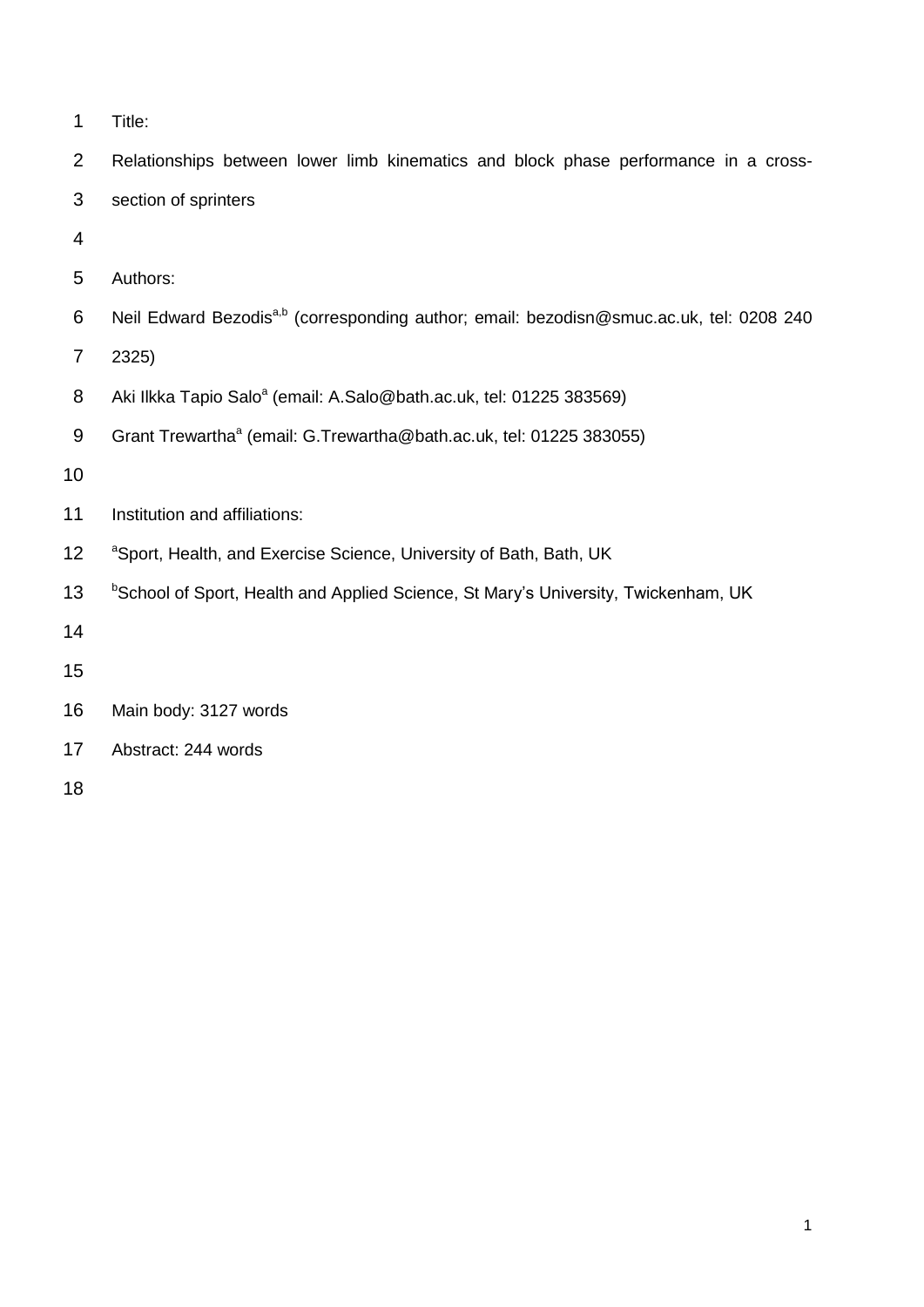Abstract:

 This study investigated lower limb kinematics to explain the techniques used to achieve high levels of sprint start performance. A cross-sectional design was used to examine relationships between specific technique variables and horizontal external power production during the block phase. Video data were collected (200 Hz) at the training sessions of 16 sprinters who ranged in 100 m personal best times from 9.98 to 11.6 s. Each sprinter 25 performed three 30 m sprints and reliable (all  $ICC(2,3) \ge 0.89$ ) lower limb kinematic data were obtained through manual digitising. The front leg joints extended in a proximal-to-distal 27 pattern for 15 sprinters and a moderate positive relationship existed between peak front hip 28 angular velocity and block power ( $r = 0.49$ , 90% confidence limits = 0.08 to 0.76). In the rear leg, there was a high positive relationship between relative push duration and block power (*r* = 0.53, 90% confidence limits = 0.13 to 0.78). The rear hip appeared to be important; rear hip angle at block exit was highly related to block power (*r* = 0.60, 90% confidence limits = 0.23 to 0.82) and there were moderate positive relationships with block power for its range of motion and peak angular velocity (both *r* = 0.49, 90% confidence limits = 0.08 to 0.76). As increased block power production was not associated with any negative aspects of technique in the subsequent stance phase, sprinters should be encouraged to maximise extension at both hips during the block phase.

Keywords: acceleration, biomechanics, coaching, performance, training.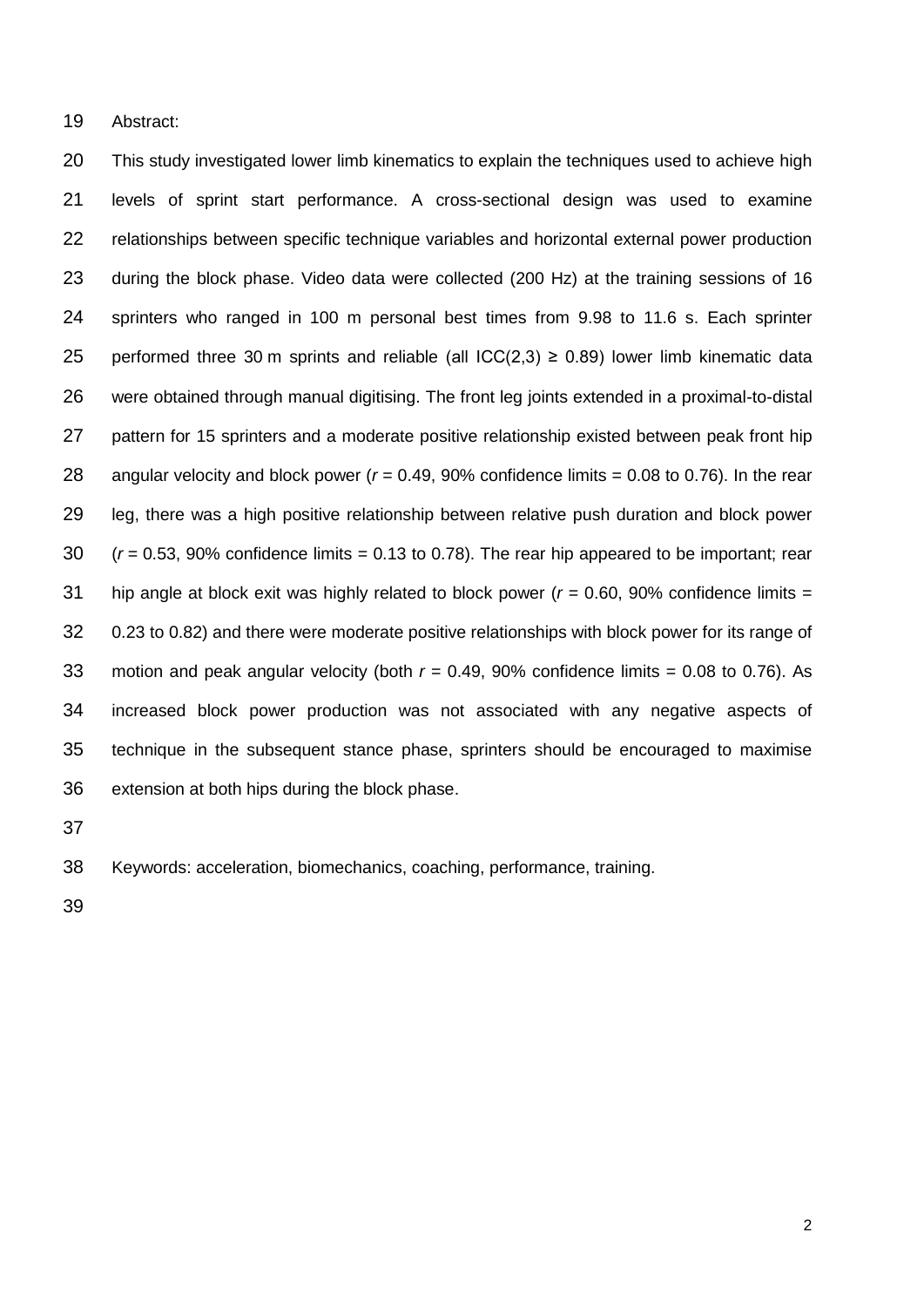Introduction

 In athletic sprinting, the block phase has been subject to numerous descriptive and experimental biomechanical studies. Much of this research has focussed on 'set' position technique and considerable inter-participant variation and weak relationships between self- selected 'set' position kinematics and sprint start performance have ultimately been reported (e.g. Atwater, 1982; Mero, 1988; Mero, Luhtanen, & Komi, 1983). Once a sprinter reacts to the starter's gun, they start to generate forces against the blocks and move out of the 'set' position. These external kinetics during the block phase have been well documented (e.g. Baumann, 1976; Lemaire & Robertson, 1990; Mero, 1988; Payne & Blader, 1971; van Coppenolle, Delecluse, Goris, Bohets, & Vanden Eynde, 1989) and the higher block exit velocities of better starters have been partly attributed to an increase in force generation with the rear leg (Lemaire & Robertson, 1990; Payne & Blader, 1971; van Coppenolle et al., 1989). However, despite the existence of a large body of information regarding 'set' position joint angles and the linear kinematics of the centre of mass (CM) during block exit, there has been limited quantitative assessment of the specific joint kinematics involved in the generation of these forces and thus CM motion (Slawinski et al., 2010b, 2013).

 Slawinski et al. (2010b) described the average angular velocities and segmental kinetic energies of a group of eight sprinters, whilst Slawinski et al. (2013) determined the effects of experimental manipulations to 'set' position on the joint angular velocities exhibited during block exit. Although it was not the main aim of their study, closer inspection of the variation in the joint angular velocities presented by Slawinski et al. (2010b) indicated that there were considerable differences in the techniques used by the studied group of sprinters even when their overall level of block phase performance was reasonably homogenous (100 m personal best (PB) of 10.30, *s* = 0.14 s). Investigating whether these variations in technique are related to performance levels across a group of sprinters would be useful to identify how higher levels of block phase performance are typically achieved. The aim of the current study was therefore to identify the key characteristics of the lower limb kinematic patterns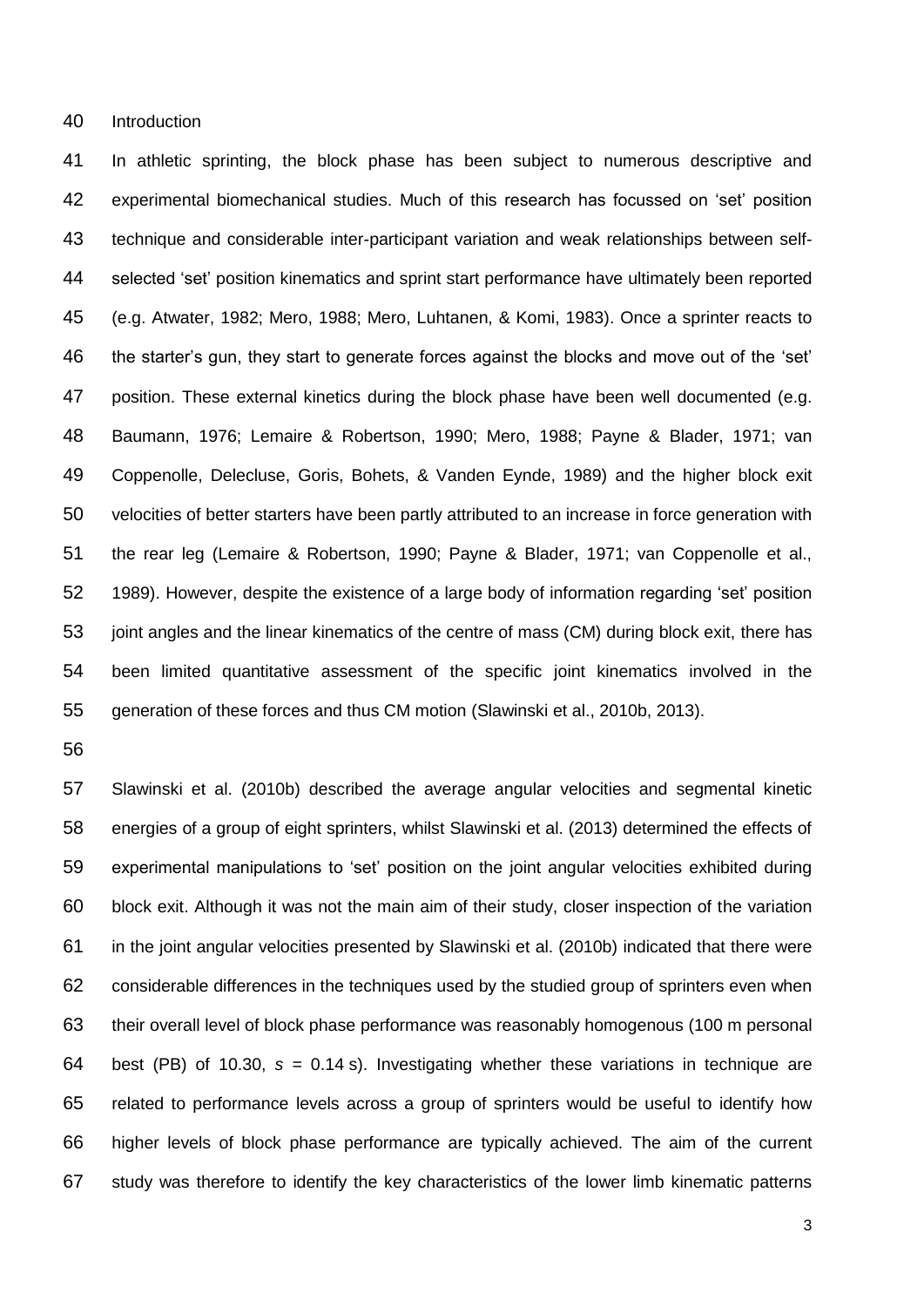during the block phase in a cross-section of sprinters including world-class athletes and to determine the specific aspects of sprint start technique which are associated with higher levels of performance. Since it must be considered that the block phase is not a 'stand- alone' part of a sprint, and that striving to maximise block phase performance could potentially affect technique and performance during the subsequent phases, relationships between block phase performance and kinematics at the first touchdown on the track were also assessed.

- 
- Methods

Participants

 Following study approval from the Local Research Ethics Committee, 16 male sprinters with a mean age of 21, *s* = 5 years, height of 1.78, *s* = 0.05 m, and mass of 74.4, *s* = 8.3 kg provided written informed consent to participate in this study. Their ability levels ranged from world-class (100 m PB of 9.98 s) to university-level (hand timed 100 m PB of 11.6 s); the group mean 100 m PB was 10.95, *s* = 0.51 s.

Protocol

 All data were collected at coach-prescribed training sessions. For 13 of the sprinters, data were collected indoors just prior to the competition phase of the indoor season. For the remaining three sprinters, data were collected outdoors during the early competition phase of the outdoor season. Each sprinter completed three maximal effort sprints to 30 m from starting blocks. Sprinters were allowed their usual recovery between sprints, which was typically 8-10 minutes. At all sessions, a single high-speed digital video camera (Motion 91 Pro<sup>®</sup>, HS-1, Redlake, USA; 200 Hz, 1280 x 1024 pixel resolution) recorded movements within a calibrated field of view 2.5 m (indoors) or 4.0 m (outdoors) wide. Due to issues with the camera set-up at one session, rear foot data from one sprinter in the 'set' position were unavailable and this sprinter was removed from the analysis when variables reliant upon rear foot data from the early block phase were required.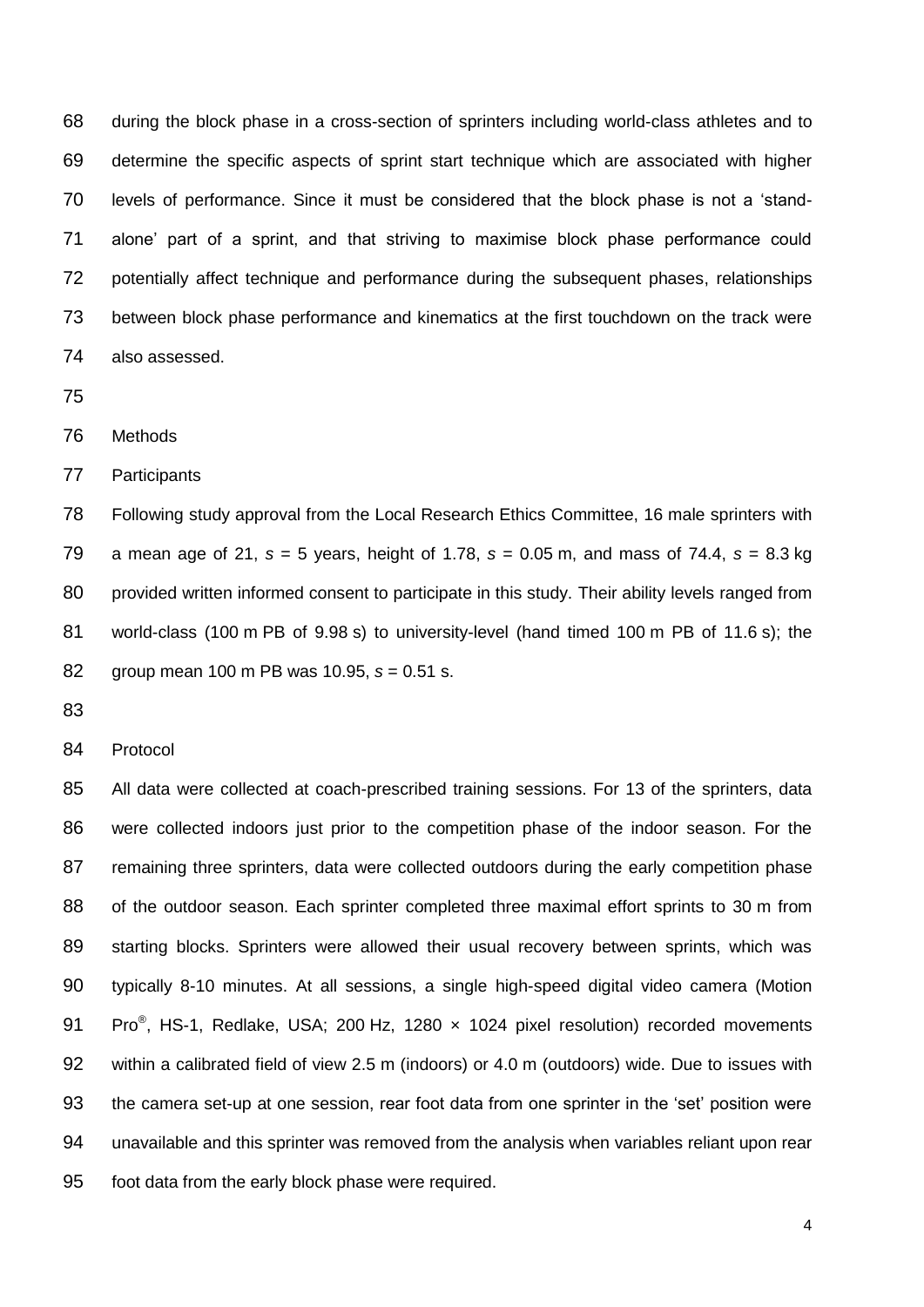#### Data processing

98 All video clips were imported into digitising software (Peak Motus®, v.8.5, Vicon®, UK) and eighteen points (vertex, seventh cervical vertebra, shoulder, elbow, wrist, third metacarpal, hip, knee, ankle and second metatarsal-phalangeal (MTP) joint centres) were manually digitised from one frame prior to the visually identified movement onset until 10 frames after first stance touchdown. The digitised points were projectively scaled to yield raw sagittal plane displacement data. All subsequent data analysis utilised custom routines developed in Matlab™ (v. 7.4.0, The MathWorks™, USA). Following backward replication of the first frame 10 times to alleviate potential endpoint errors, the data were smoothed using a fourth- order Butterworth digital filter with cut-off frequencies determined individually for each displacement time-history (16 to 28 Hz) via residual analysis (Winter, 2005). Anatomical joint angles were calculated and joint angular velocities throughout the data set were derived using second central difference calculations (Miller & Nelson, 1973). Specific events ('set' position, movement onset, rear foot off blocks, block exit, first stance touchdown) were 111 identified visually from the video clips. The push phase was defined as the time elapsing between movement onset and block exit, and the duration of the rear foot push was also determined. Joint angles at each event and the peak lower limb joint angular velocities during each leg's respective push phase were extracted for each trial.

 Whole body CM location was determined (Winter, 2005) using segmental inertia data from de Leva (1996). Inertia data for the feet were taken from Winter (2005) and the measured mass of the spiked shoes was incorporated. Horizontal CM displacement was also calculated from the unfiltered displacement data for use in determining horizontal CM velocity at block exit using first flight phase data (Salo & Scarborough, 2006). The change in kinetic energy during the push phase was then calculated from these velocity data. Using the kinetic energy data and the push phase duration, average horizontal external block power (hereafter termed block power) was calculated as an objective measure of block phase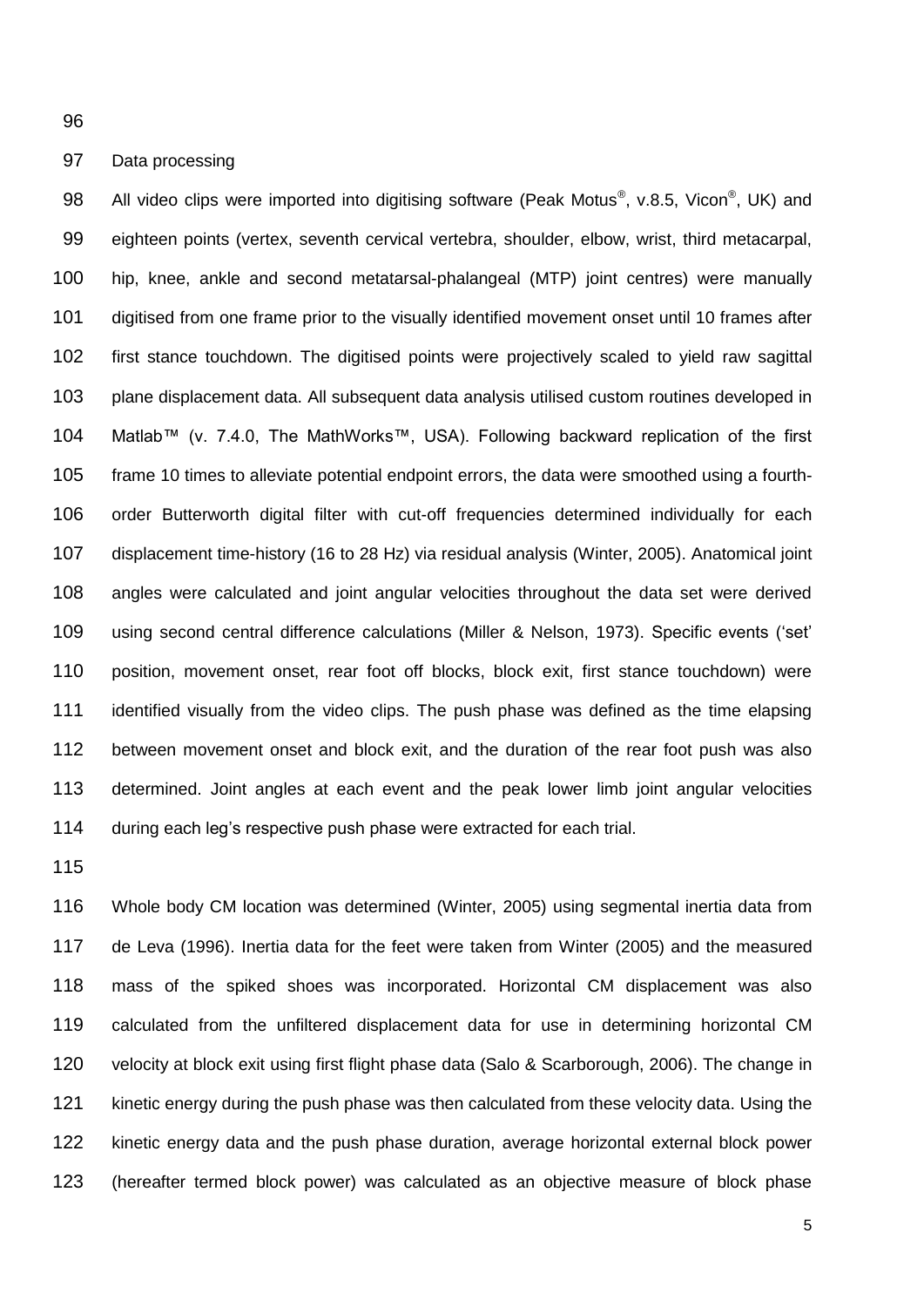performance since it takes into account both the velocity at the end of the block phase and the time taken to achieve this velocity (Bezodis, Salo, & Trewartha 2010). Block power and all linear displacements were normalised to account for body size according to the convention of Hof (1996) with an adjusted power normalisation (Bezodis et al., 2010).

Statistical analysis

 For all variables of interest, mean values for each sprinter were calculated from their three trials. The reliability of these data was quantified using an intraclass correlation coefficient. Model 2,3 was used to include both systematic and random error, and to account for the mean of the three trials being used in the subsequent analysis (Vincent & Weir, 2012). Ensemble group mean and standard deviation data were determined from the individual mean data. For all variables of interest, the mean data from each of the sprinters (i.e. 16 data points) were checked for normality using a Shapiro-Wilk test. The peak front ankle angular velocity was found to be non-normally distributed (*P* < 0.05). Pearson's product moment correlation coefficients (*r*) between specific technique variables and performance were quantified using the 16 mean values obtained from each individual's three trials. Relationships involving the peak front ankle angular velocity data were quantified using a Spearman's rank correlation coefficient (ρ). Uncertainty in the observed relationships was quantified with 90% confidence limits determined using the Fisher *z* transformation (Fisher, 1921). If these confidence limits overlapped both substantial positive and negative values 144 (i.e.  $r = \pm 0.1$  based on the smallest clinically important correlation coefficient; Cohen, 1988; Hopkins, 2014), the magnitude was deemed unclear. Based on 16 participants, correlations >0.35 or <-0.35 were considered clear and their strength was defined using the convention recommended by Cohen (1988) and Hopkins (2014): moderate (0.3 - 0.5), high (0.5 - 0.7), very high (0.7 - 0.9) or practically perfect (0.9 - 1.0).

Results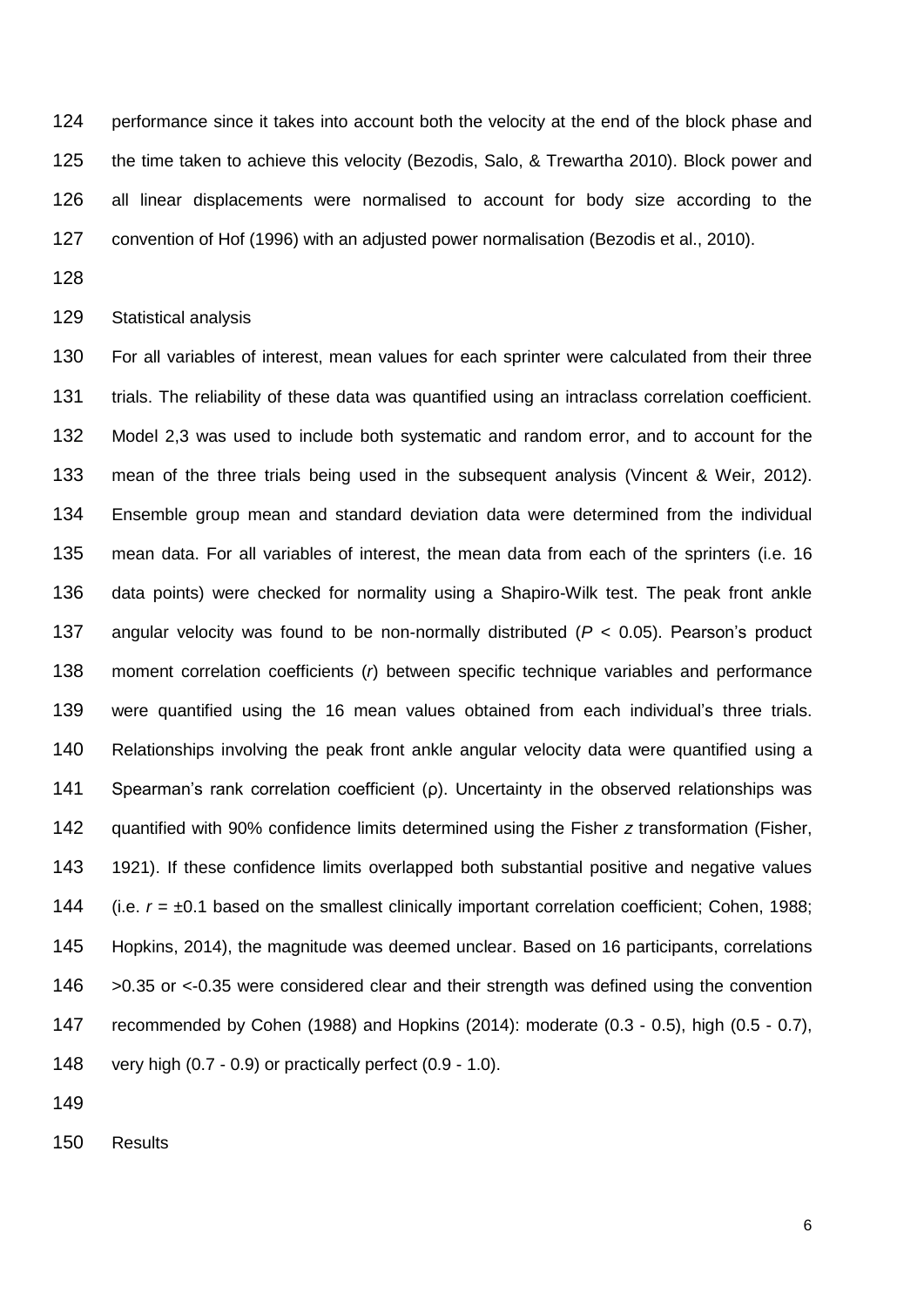All intraclass correlation coefficients equalled or exceeded 0.89 (Tables 1 and 2). The mean 152 push phase duration was  $0.358$ ,  $s = 0.022$  s (ICC  $(2,3) = 0.97$ ), and the rear leg pushed against the rear block for 53, *s* = 5% (ICC (2,3) = 0.97) of this total push duration. During the 154 push phase, the sprinters generated a mean block power of 1171,  $s = 268$  W (ICC (2,3) = 0.98; normalised mean = 0.53, *s* = 0.08, ICC (2,3) = 0.97). Across all 16 sprinters, a very 156 high, negative relationship  $(r = -0.72, 90\%$  confidence limits  $= -0.88$  to  $-0.42$ ) existed between 100 m PB time and normalised block power.

 The relationships between lower limb joint and trunk angles in the 'set' position and normalised block power were all unclear (all -0.17 < *r* < 0.16; Table 1). All 16 sprinters exhibited a rear leg sequencing in peak joint velocities of knee then hip, followed by ankle (Figure 1a-c). At the front leg, all sprinters with the exception of one exhibited a proximal-to- distal sequencing from hip to knee to ankle (Figure 1d-f). Relationships between peak joint extension angular velocities and normalised block power were unclear for both knees and ankles (Figures 1a, 1b, 1d, 1e). There were moderate relationships between normalised block power and peak angular velocity at both hips (*r* = 0.49; 90% confidence limits = 0.08 to 0.76; Figures 1c and 1f). Rear hip range of motion during rear block contact was moderately correlated with normalised block power (*r* = 0.49, 90% confidence limits = 0.08 to 0.76; Table 1) and the rear hip angle at block exit was highly correlated with normalised block power  $(r = 0.60, 90\%$  confidence limits  $= 0.23$  to 0.82). A greater push duration with the rear leg (as a percentage of total block phase duration) was also highly correlated with greater levels of 172 normalised block power ( $r = 0.53$ , 90% confidence limits = 0.13 to 0.78).

\*\*\*\*Table 1 near here\*\*\*\*

\*\*\*\*Figure 1 near here\*\*\*\*

 Data from the first flight phase and first stance touchdown are presented in Table 2. There were unclear relationships between normalised block power and the subsequent flight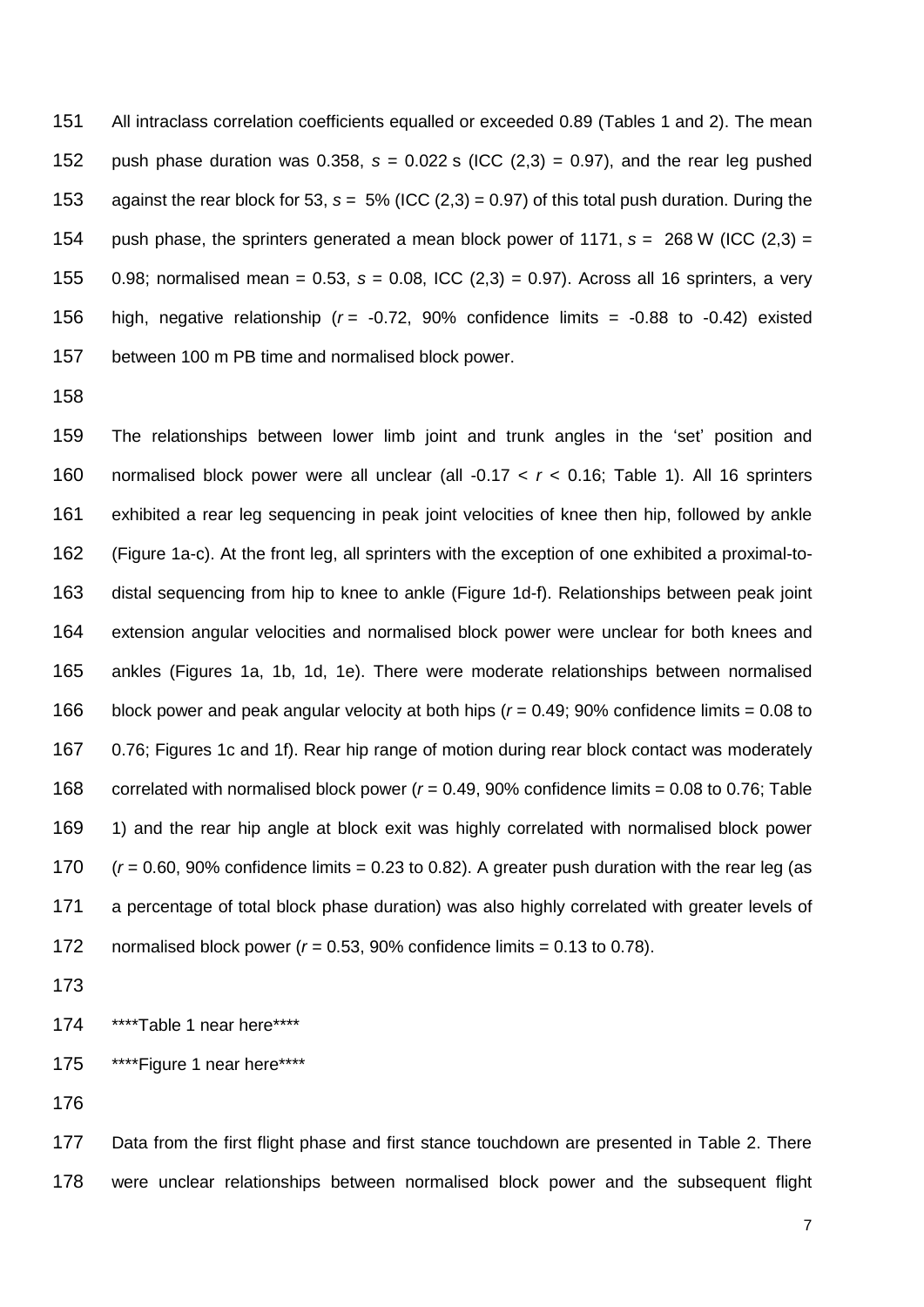duration and each of the stance leg joint angles at touchdown. There was a moderate positive relationship between normalised block power production and normalised step length  $(r = 0.36, 90\%$  confidence limits  $= -0.08$  to 0.68), and a moderate negative relationship between normalised block power and normalised touchdown distance (*r* = -0.46, 90% 183 confidence limits  $= -0.74$  to  $-0.04$ ).

\*\*\*\*Table 2 near here\*\*\*\*

Discussion

 We investigated the angular kinematic patterns of the lower limbs during the block phase and aimed to understand specific aspects of technique that were associated with higher levels of block phase performance. The main findings were that improved block phase performance was associated with increased contributions from the rear leg, particularly the hip, and also the angular velocity of the front hip. Furthermore, higher levels of block phase performance did not negatively affect first stance touchdown kinematics. The high intraclass correlation coefficients provide confidence in the reliability of the presented data with respect to the within-sprinter variability relative to the total between-sprinter variability (Vincent & Weir, 2012).

 The very high negative relationship (*r* = -0.72) between 100 m PB time and normalised block power reiterates previous findings that sprinters with faster PB times are also typically better starters (Baumann, 1976; Mero, 1988; Mero et al., 1983). However, the imperfect correlation reinforces that block phase technique should be compared against current performance from just the phase of interest, not previous performance measures, particularly those which include subsequent phases of a sprint (Bezodis et al., 2010). The unclear correlations between 'set' position joint angles and normalised block power (Table 1) suggest that block positioning is not likely to be an important differentiating factor between sprinters of different performance levels, and thus a single optimal 'set' position cannot be recommended. This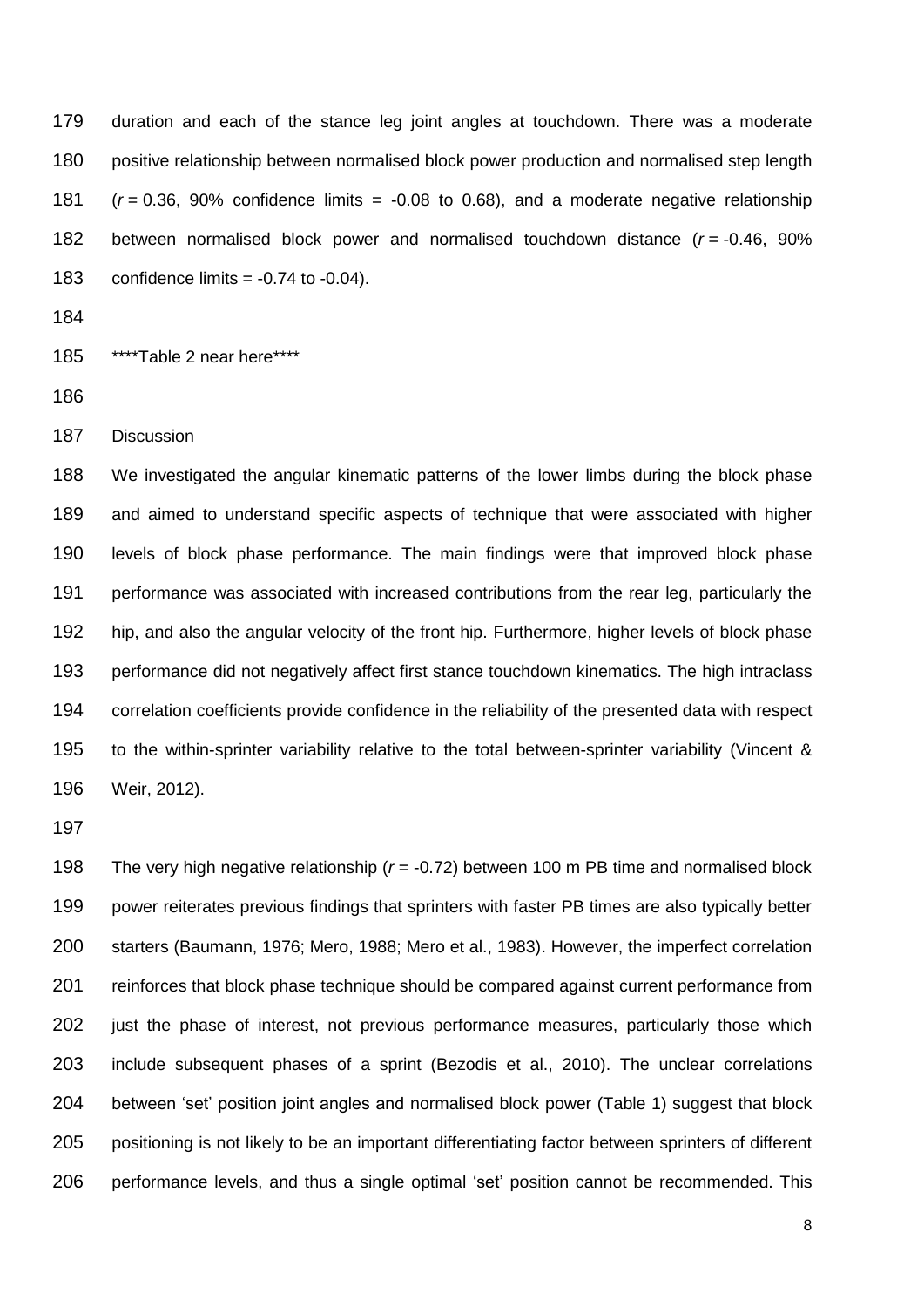207 supports previous research where relatively large standard deviations have commonly been observed in 'set' position kinematics, even within relatively homogeneous groups of sprinters (Atwater, 1982; Mero, 1988; Mero et al., 1983).

 The proximal-to-distal pattern of peak front leg joint angular velocities (Figure 1) is consistent 212 with the data presented by Slawinski et al. (2010b) and suggests these sprinters used a strategy commonly adopted in power demanding tasks, which is to transfer power distally using the biarticular muscles. With such a strategy, as each joint approaches full extension, its deceleration is largely achieved using the biarticular flexor muscles to absorb rotational energy and transfer it distally to assist extension at the next distal joint rather than using the mono-articular flexor muscles which would dissipate the energy (Bobbert & van Ingen Schenau, 1988; Gregoire, Veeger, Huijing, & van Ingen Schenau, 1984). A proximal-to-distal strategy was not used when extending the rear leg where the knee joint angular velocity peaked first (Figure 1), again consistent with Slawinski et al. (2010b). This may be due to the 221 rear knee joint starting from a more extended angle in the 'set' position, limiting its range and 222 duration of extension (Table 1). This could affect the overall force producing capability of the rear leg due to changes in the gastrocnemius muscle-tendon unit length (Mero, Kuitunen, Harland, Kyröläinen, & Komi, 2006) and the consequent effects of the force-length relationship (Guissard, Duchateau, & Hainaut, 1992; Mero et al., 2006). Ultimately, these 226 group-wide findings highlight the asymmetrical nature of the sprint start and its demands. As 227 it has previously been shown that the choice of rear block leg can affect both reaction time and push phase duration due to hemispheric specialisation (Eikenberry et al., 2008), consideration should be given to this in training programmes focussing on both block phase technique (e.g. Vagenas & Hoshizaki, 1986) and physical development.

 Whilst there were consistent group-wide trends in the joint angular velocity sequencing during the block phase, the lack of high correlations between discrete angular kinematic 234 variables and normalised block power across the group of sprinters highlighted that there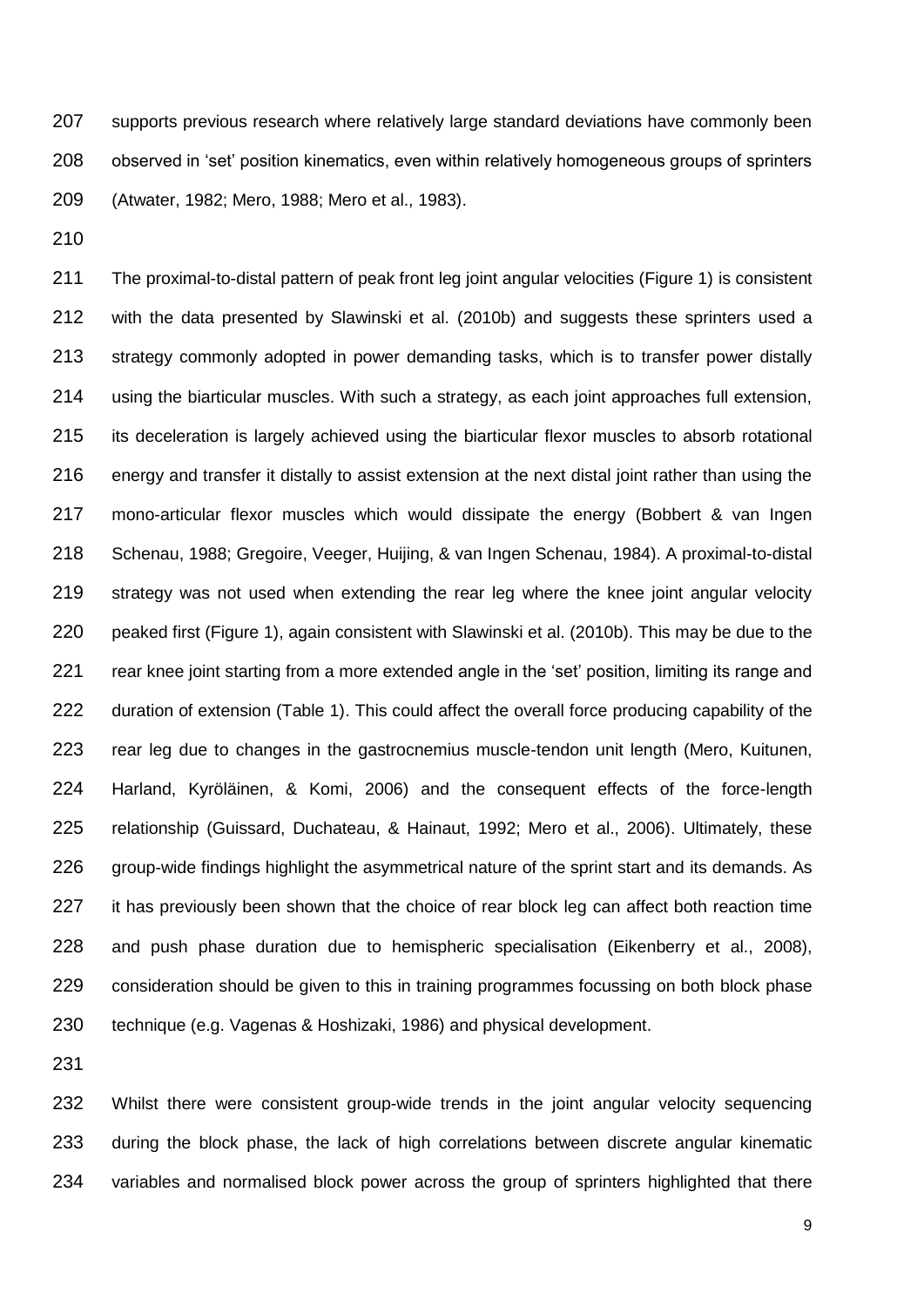was generally no single aspect of technique that was critical for success. However, the moderate correlations between normalised block power and peak angular velocity of both hip joints (both *r* = 0.49) suggest that rapid hip extension should be one of the first things to consider when addressing a sprinter's technique during the start. This increased rate of hip extension could explain the greater rate of external force development previously observed 240 by Slawinski et al. (2010a) in higher level sprinters during the early part of the block phase compared to their less able counterparts. A relatively early extension of the hips may be important for rapidly increasing force generation from movement onset, generating power which is transferred distally down the front leg in particular. Furthermore, the relationship between normalised block power and change in rear hip angle during rear block contact (*r* = 245 0.49), but also with the rear hip angle at block exit  $(r = 0.60)$ , suggest that greater rear hip extension, in particular through the higher end of its range of motion, may be important for 247 generating greater block power. The high positive relationship between push duration with 248 the rear leg (as a percentage of total block phase duration) and normalised block power  $(r =$  0.53) reinforces previous suggestions regarding the importance of rear leg force generation (Lemaire & Robertson, 1990; Payne & Blader, 1971; van Coppenolle et al., 1989), and the above relationships between rear hip extension and normalised block power suggest that hip extension may be an important feature in achieving this. Findings from a recent experimental study by Slawinski et al. (2013) suggest that front and rear hip angular velocity can be altered by manipulating block spacing. Whilst our data suggest that there appears to be no optimal 'set' position that is applicable for all sprinters, and strength limitations must also be considered, it is possible that alterations to block spacing could be used as an acute means 257 through which to improve performance if a sprinter is identified as exhibiting relatively slow hip extension.

 Beyond block exit, large inter-participant variation in stance leg joint angles existed at first touchdown (Table 2). These stance leg configurations at touchdown affected touchdown distance which can have a considerable effect on a sprinter's ability to generate propulsive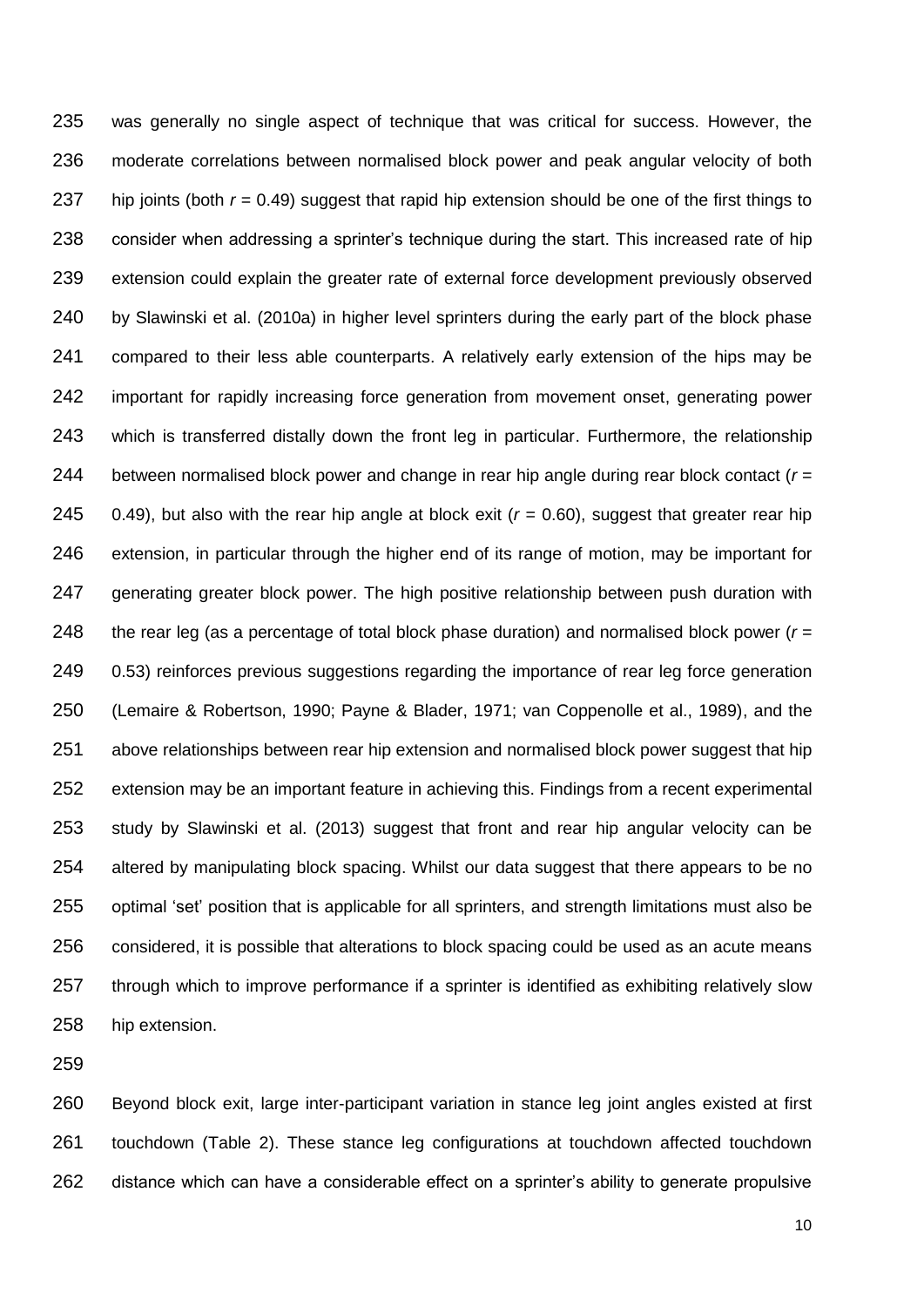force during stance. A smaller negative touchdown distance means that the CM must be rotated further in front of the stance foot prior to leg extension for this extension to propel the sprinter in a more favourable horizontal direction (Bezodis, Salo, & Trewartha, 2008; Jacobs & van Ingen Schenau, 1992). Whilst the relationship between normalised block power and the subsequent flight duration was unclear, there existed moderate correlations with normalised touchdown distance (*r* = -0.46) and normalised step length (r = 0.36). Both of these relationships are potentially favourable for performance; striving to produce greater 270 power during the block phase therefore does not appear to inhibit subsequent technique in a sprint and may actually be associated with landing in a better position at touchdown.

 Data were collected non-invasively at athletes' planned training sessions. The collection of 274 data during competition would clearly be of interest but the possibility of this is limited due to access constraints (particularly when studying world-class sprinters) as well as the number 276 of athletes (outside lane(s) only) and repetitions (often only one sprint) that could be studied. 277 In the current study, data were collected as close to the competition phase of the season as possible and no changes were made to the sprinters' training programme. Where access permits, future research could also study the physical attributes across a cross-section of sprinters to investigate their influence on some of the technical aspects highlighted in this study.

 The 'set' position of a sprinter in the blocks does not appear to be an important differentiating factor between sprinters of different performance levels. The joints of the front leg typically extended over a considerable range of motion in a proximal-to-distal extension pattern, and correlations suggested that greater peak hip joint velocity was associated with increased external power production. The rear leg joints extended over a smaller range, but a longer rear leg push as a percentage of total push phase duration was associated with higher levels of external power production during the block phase. Greater rear hip extension and rate of extension during the block phase was also associated with higher levels of external power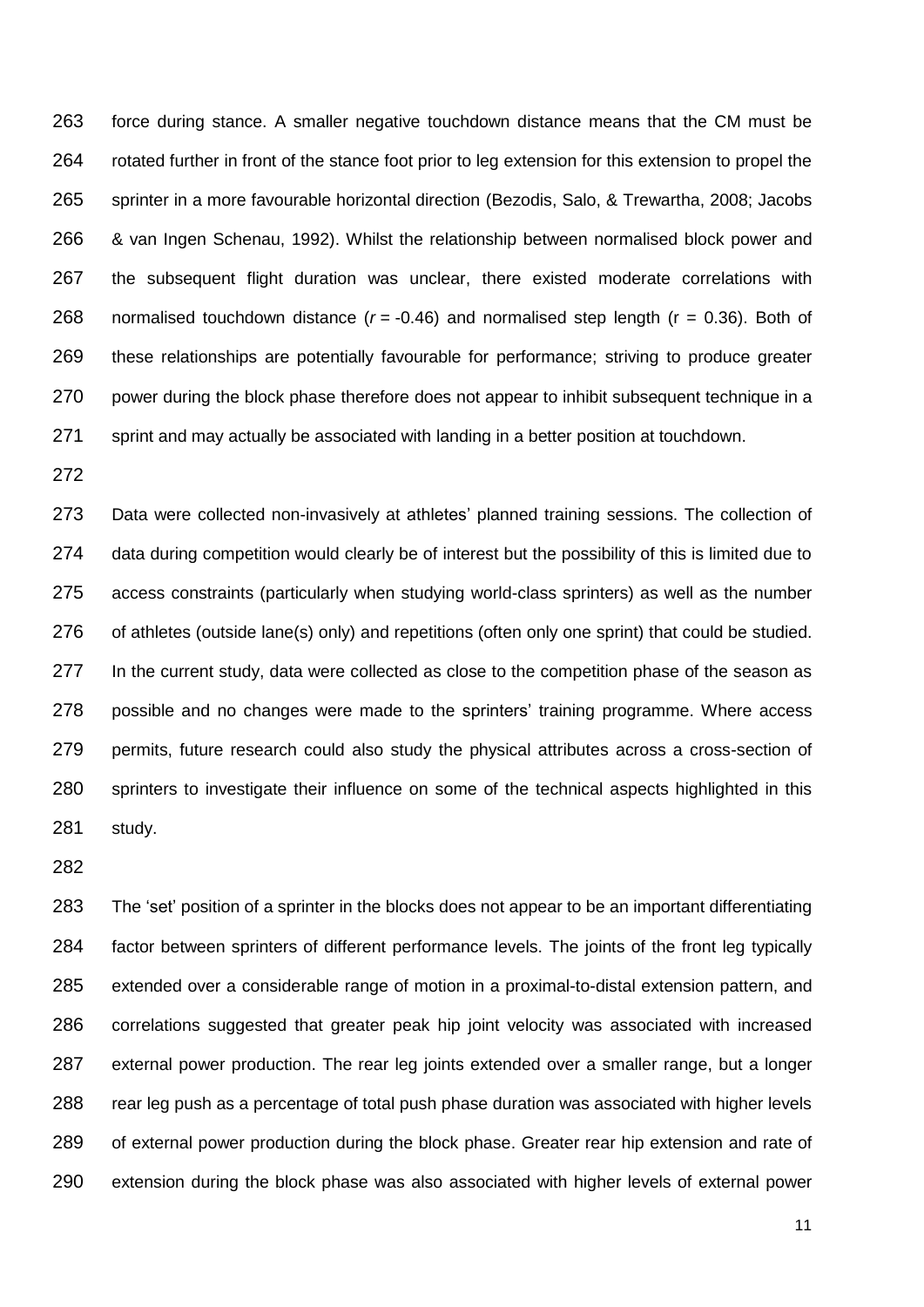production. As higher levels of power production during the block phase were not subsequently associated with any potentially disadvantageous aspects of technique at the onset of the first stance phase, sprinters should be encouraged to maximise the rate of extension at both hips during the block phase in an attempt to achieve maximal power production.

Acknowledgements

The authors are grateful to the coaches and athletes for allowing data to be collected during

their training and to Mr Nick Lumley for his assistance with data collection. The University of

Bath, UK, and UK Athletics provided partial funding for the study.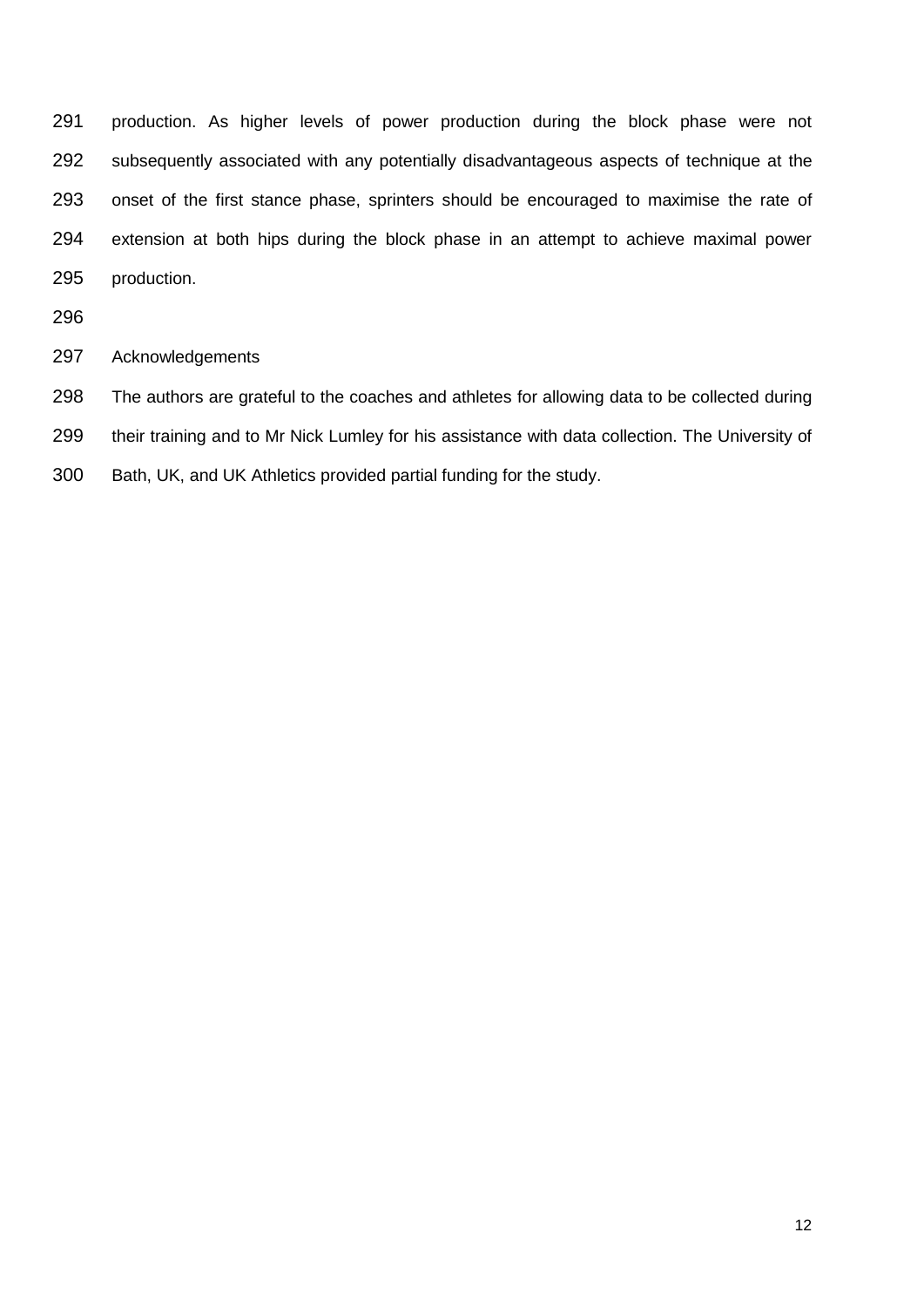References

 Atwater, A. E. (1982). Kinematic analyses of sprinting. *Track and Field Quarterly Review*, *82*(2), 12-16.

- Baumann, W. (1976). Kinematic and dynamic characteristics of the sprint start. In P. V. Komi (Ed.), *Biomechanics V-B* (pp. 194-199). Baltimore, MD: University Park Press.
- 
- Bezodis, N. E., Salo, A. I. T., & Trewartha, G. (2008). Understanding elite sprint start performance through an analysis of joint kinematics. In Y.-H. Kwon, J. Shim, J. K. Shim & I.-S. Shin (Eds.), *Proceedings of XXVI International Symposium on Biomechanics in Sports* (pp. 498-501)*.* Seoul, Republic of Korea: Seoul National University Press.
- 
- Bezodis, N. E., Salo, A. I. T., & Trewartha, G. (2010). Choice of sprint start performance measure affects the performance-based ranking within a group of sprinters: which is the most appropriate measure? *Sports Biomechanics*, *9*(4), 258-269.
- 
- Bobbert, M. F., & van Ingen Schenau, G. J. (1988). Coordination in vertical jumping. *Journal of Biomechanics*, *21*(3), 249-262.

321 Cohen, J. (1988). Statistical power analysis for the behavioural sciences ( $2^{nd}$  edn.). Hillsdale, NJ: Lawrence Erlbaum.

 de Leva, P. (1996). Adjustments to Zatsiorsky-Seluyanov's segment inertia parameters. *Journal of Biomechanics*, *29*(9), 1223-1230.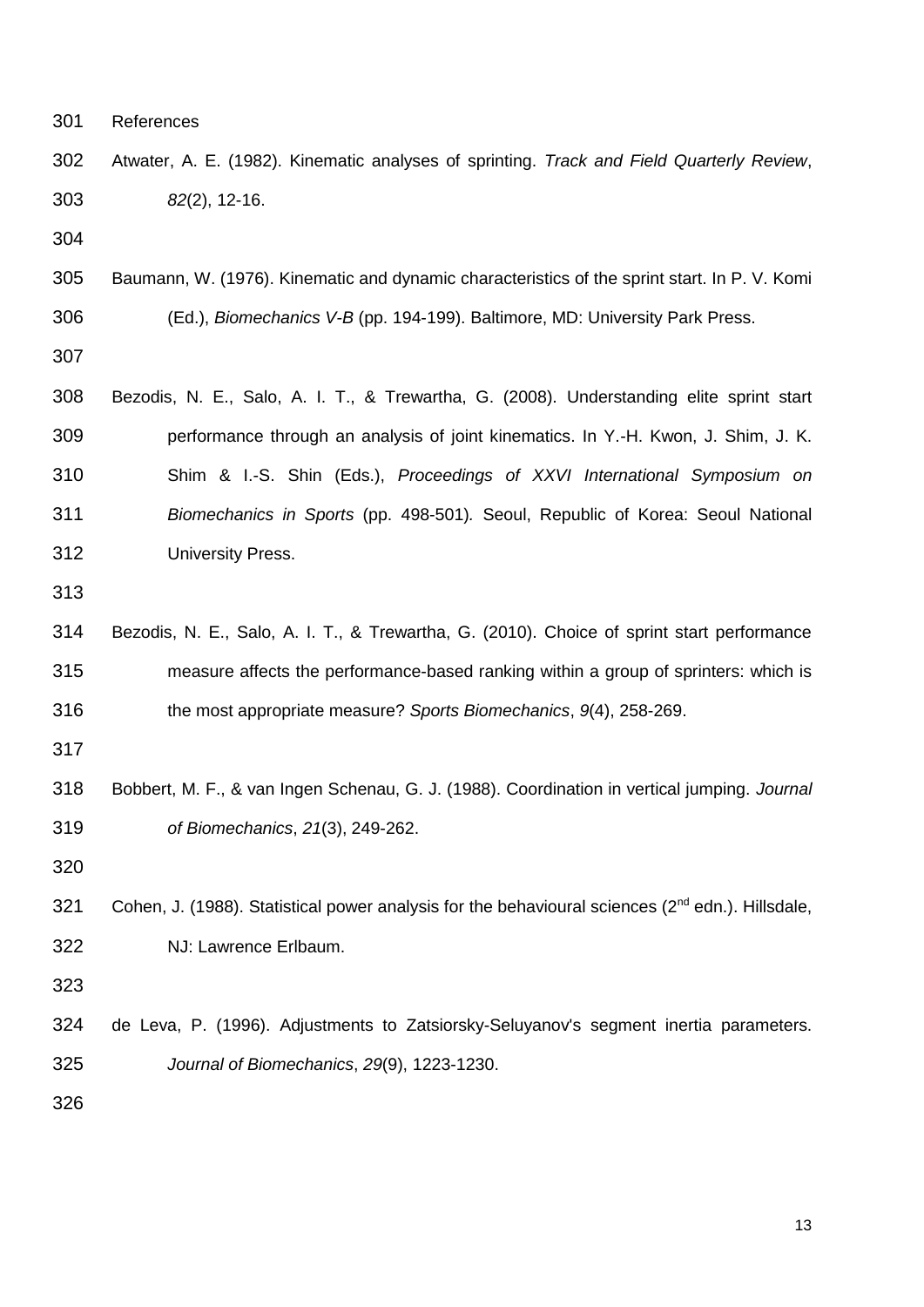| 327 | Eikenberry, A., McAuliffe, J., Welsh, T. N., Zerpa, C., McPherson, M., & Newhouse, I.        |
|-----|----------------------------------------------------------------------------------------------|
| 328 | (2008). Starting with the "right" foot minimizes sprint start time. Acta Psychologica,       |
| 329 | 127(2), 495-500.                                                                             |
| 330 |                                                                                              |
| 331 | Fisher, R. A. (1921). On the probable error of a coefficient of correlation deduced from a   |
| 332 | small sample. Metron, 1, 3-32.                                                               |
| 333 |                                                                                              |
| 334 | Grégoire, L., Veeger, H. E., Huijing, P. A., & Ingen Schenau, G. J. V. (1984). Role of mono- |
| 335 | and biarticular muscles in explosive movements. International Journal of Sports              |
| 336 | Medicine, 5(6), 301-305.                                                                     |
| 337 |                                                                                              |
| 338 | Guissard, N., Duchateau, J., & Hainaut, K. (1992). EMG and mechanical changes during         |
| 339 | sprint starts at different front block obliquities. Medicine & Science in Sports &           |
| 340 | Exercise, 24(11), 1257-1263.                                                                 |
| 341 |                                                                                              |
| 342 | Hof, A. L. (1996). Scaling gait data to body size. Gait & Posture, 4(3), 222-223.            |
| 343 |                                                                                              |
| 344 | Hopkins, W. G. (2014). A scale of magnitudes for effect statistics. Retrieved from           |
| 345 | http://www.sportsci.org/resource/stats/.                                                     |
| 346 |                                                                                              |
| 347 | Jacobs, R., & van Ingen Schenau, G. J. (1992). Intermuscular coordination in a sprint push-  |
| 348 | off. Journal of Biomechanics, 25(9), 953-965.                                                |
| 349 |                                                                                              |
| 350 | Lemaire, E. D., & Robertson, D. G. E. (1990). Force-time data acquisition-system for sprint  |
| 351 | starting. Canadian Journal of Sport Sciences, 15(2), 149-152.                                |
| 352 |                                                                                              |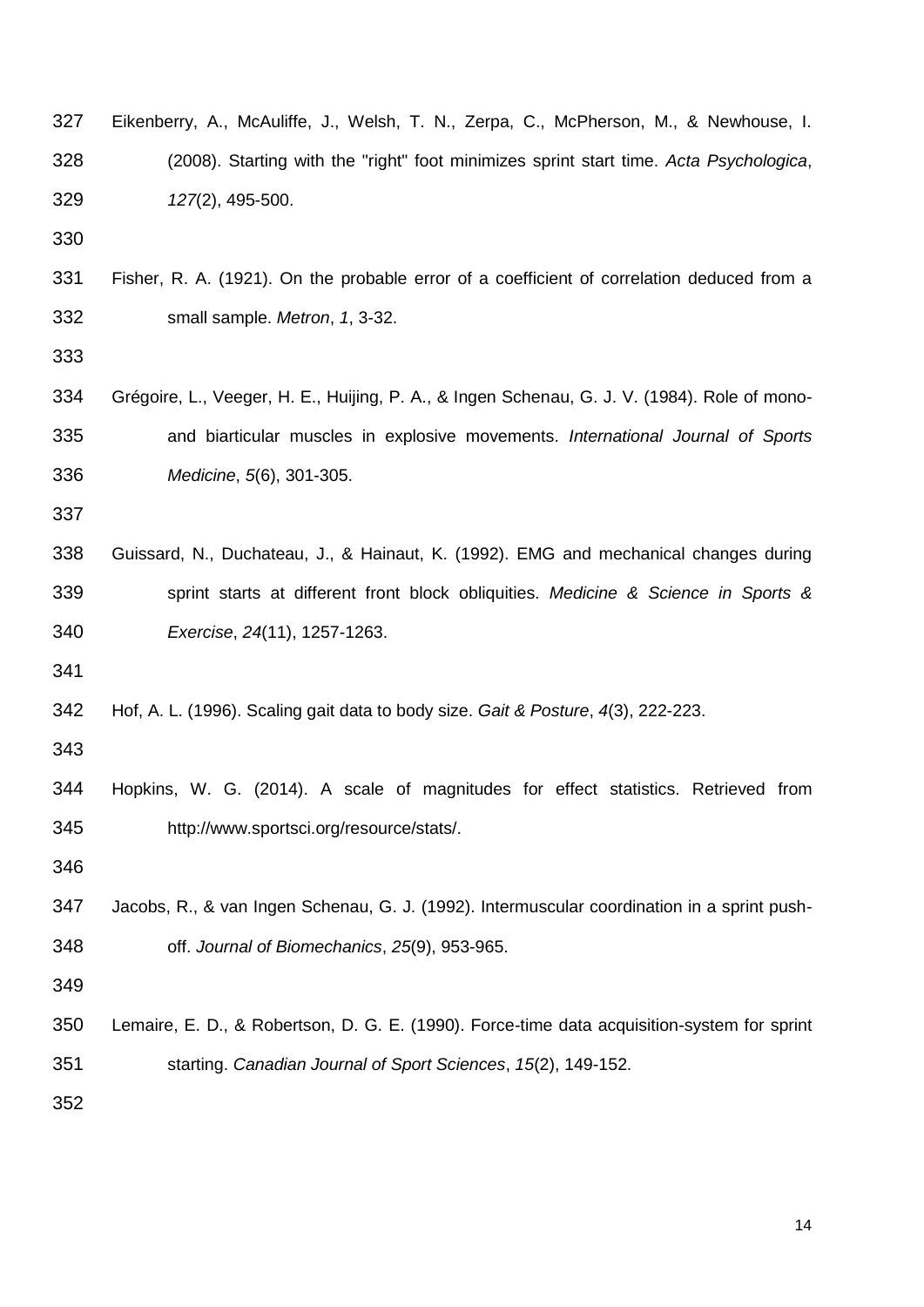| 353 | Mero, A. (1988). Force-time characteristics and running velocity of male sprinters during the  |
|-----|------------------------------------------------------------------------------------------------|
| 354 | acceleration phase of sprinting. Research Quarterly for Exercise and Sport, 59(2),             |
| 355 | 94-98.                                                                                         |
| 356 |                                                                                                |
| 357 | Mero, A., Kuitunen, S., Harland, M., Kyröläinen, H., & Komi, P. V. (2006). Effects of muscle-  |
| 358 | tendon length on joint moment and power during sprint starts. Journal of Sports                |
| 359 | Sciences, 24(2), 165-173.                                                                      |
| 360 |                                                                                                |
| 361 | Mero, A., Luhtanen, P., & Komi, P. V. (1983). A biomechanical study of the sprint start.       |
| 362 | Scandinavian Journal of Sports Science, 5(1), 20-28.                                           |
| 363 |                                                                                                |
| 364 | Miller, D., & Nelson, R. (1973). Biomechanics of sport: A research approach. Philadelphia,     |
| 365 | PA; Lea and Febiger.                                                                           |
| 366 |                                                                                                |
| 367 | Payne, A. H., & Blader, F. B. (1971). The mechanics of the sprint start. In J. Vredenbregt &   |
| 368 | J. Wartenweiler (Eds.), Biomechanics II (pp. 225-231). Baltimore, MD: University               |
| 369 | Park Press.                                                                                    |
| 370 |                                                                                                |
| 371 | Salo, A. I. T., & Scarborough, S. (2006). Changes in technique within a sprint hurdle run.     |
| 372 | Sports Biomechanics, 5(2), 155-166.                                                            |
| 373 |                                                                                                |
| 374 | Slawinski, J., Bonnefoy, A., Levêque, J.-M., Ontanon, G., Riquet, A., Dumas, R., & Chèze, L.   |
| 375 | (2010a). Kinematic and kinetic comparisons of elite and well-trained sprinters during          |
| 376 | sprint start. Journal of Strength and Conditioning Research, 24(4), 896-905.                   |
| 377 |                                                                                                |
| 378 | Slawinski, J., Bonnefoy, A., Ontanon, G., Leveque, J. M., Miller, C., Riquet, A., Chèze, L., & |
| 379 | Dumas, R. (2010b). Segment-interaction in sprint start: analysis of 3D angular                 |
|     |                                                                                                |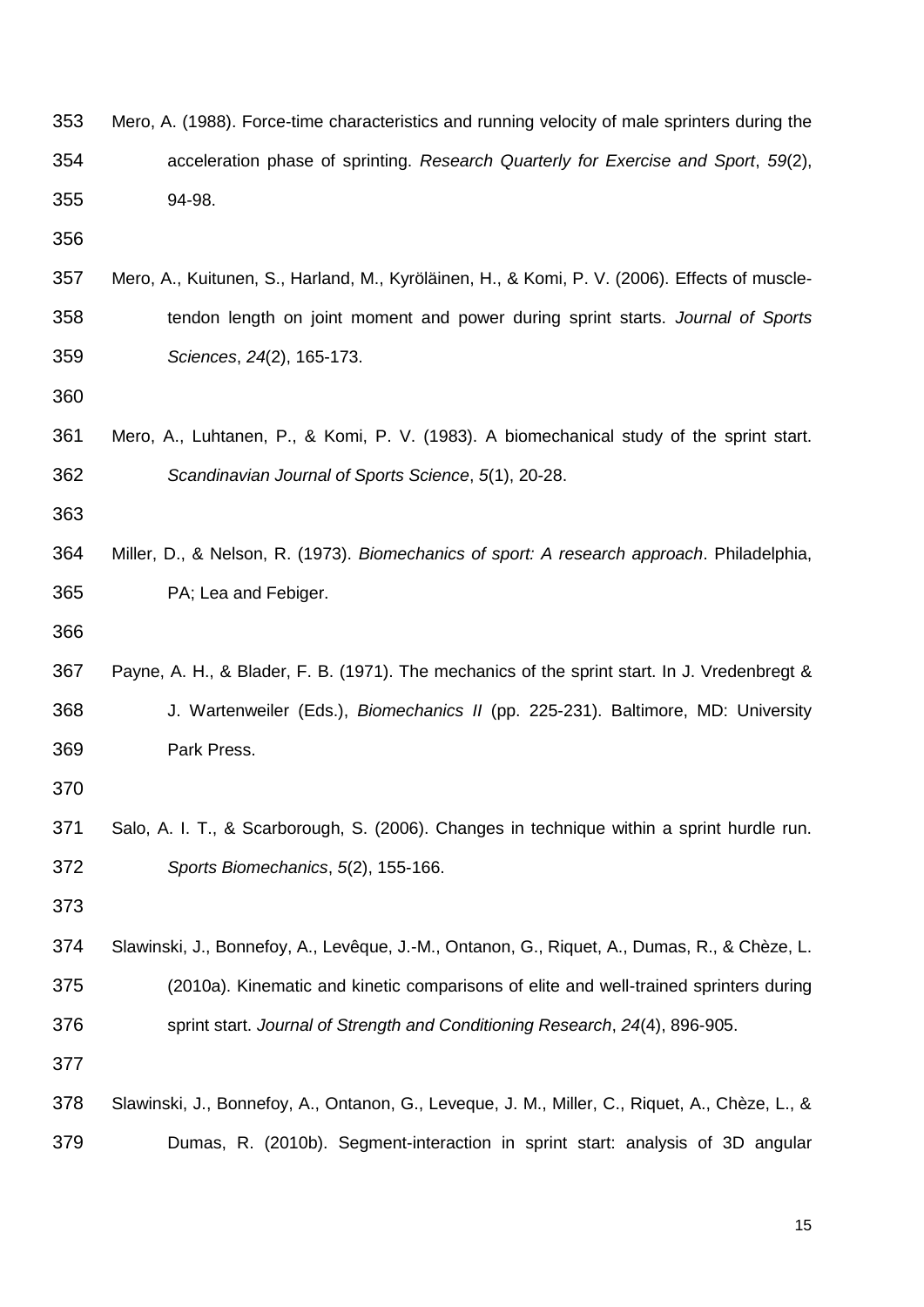| 380 | velocity and kinetic energy in elite sprinters. Journal of Biomechanics, 43(8), 1494-       |  |  |  |  |
|-----|---------------------------------------------------------------------------------------------|--|--|--|--|
| 381 | 1502.                                                                                       |  |  |  |  |
| 382 |                                                                                             |  |  |  |  |
| 383 | Slawinski, J., Dumas, R., Chèze, L., Ontanon, G., Miller, C., & Mazure-Bonnefoy, A. (2013). |  |  |  |  |
| 384 | Effect of postural changes on 3D joint angular velocity during starting block phase.        |  |  |  |  |
| 385 | Journal of Sports Sciences, 31(3), 256-263.                                                 |  |  |  |  |
| 386 |                                                                                             |  |  |  |  |
| 387 | Vagenas, G., & Hoshizaki, T. B. (1986). Optimization of an asymmetrical motor skill: sprint |  |  |  |  |
| 388 | start. International Journal of Sport Biomechanics, 2, 29-40.                               |  |  |  |  |
| 389 |                                                                                             |  |  |  |  |
| 390 | van Coppenolle, H., Delecluse, C., Goris, M., Bohets, W., & Vanden Eynde, E. (1989).        |  |  |  |  |
| 391 | Technology and development of speed: evaluation of the start, sprint and body               |  |  |  |  |
| 392 | composition of Pavoni, Cooman and Desruelles. Athletics Coach, 23(1), 82-90.                |  |  |  |  |
| 393 |                                                                                             |  |  |  |  |
| 394 | Vincent, W. J., & Weir, J. P. (2012). Statistics in kinesiology (4th ed.). Champaign, IL:   |  |  |  |  |
| 395 | Human Kinetics.                                                                             |  |  |  |  |
| 396 |                                                                                             |  |  |  |  |
| 397 | Winter, D. A. (2005). Biomechanics and motor control of human movement (3rd ed.).           |  |  |  |  |

Hoboken, NJ: Wiley.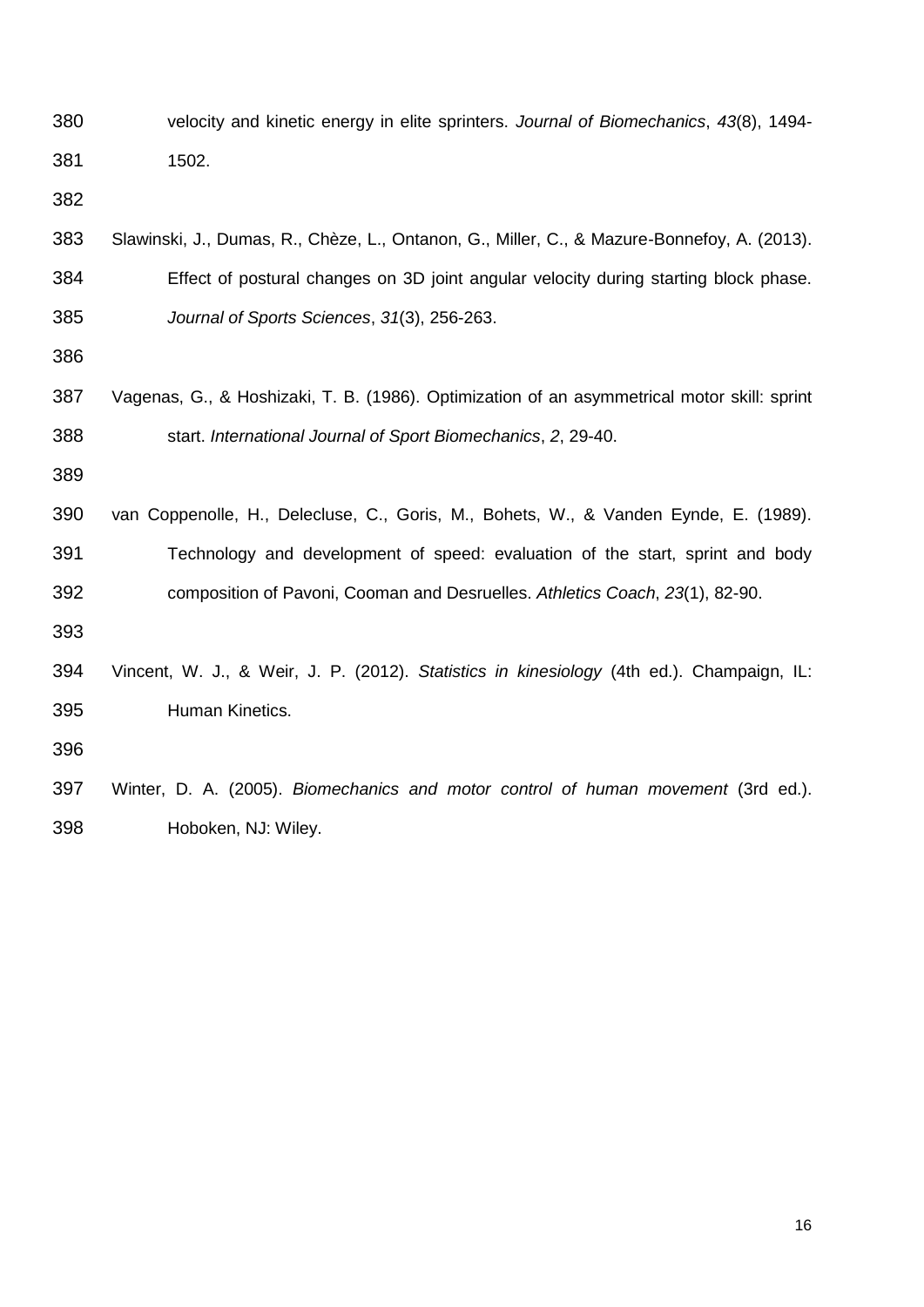## 399 Tables

400

401 Table 1. Group mean and standard deviation values for trunk and lower limb joint angles in the 'set' position and their ranges of motion during 402 the respective block contact, reliability of these values, and their relationships (including 90% confidence limits) with normalised average 403 horizontal external block power.

|                     | Set position angle (°) |            |                               |                       | Range of motion during block exit (°) |      |         |                               |
|---------------------|------------------------|------------|-------------------------------|-----------------------|---------------------------------------|------|---------|-------------------------------|
| Joint or<br>segment | Mean $\pm$ s           | <b>ICC</b> | Relationship with block power |                       | Mean $\pm$ s                          | ICC  |         | Relationship with block power |
|                     |                        |            |                               | 90% confidence limits |                                       |      |         | 90% confidence limits         |
| Trunk               | $-17 \pm 4$            | 0.89       | 0.16                          | $-0.29$ to $0.55$     | $46 \pm 8$                            | 0.94 | 0.09    | $-0.35$ to $0.50$             |
| Rear hip            | $77 \pm 9$             | 0.97       | 0.05                          | $-0.39$ to $0.47$     | $31 \pm 13$                           | 0.97 | 0.49    | 0.08 to 0.76                  |
| Rear knee           | $109 \pm 9$            | 0.93       | 0.07                          | $-0.37$ to $0.48$     | $18 \pm 6$                            | 0.90 | $-0.18$ | -0.56 to 0.27                 |
| Rear ankle          | $111 \pm 12$           | 0.93       | $-0.17$                       | $-0.57$ to $0.29$     | $19 \pm 9$                            | 0.95 | 0.04    | $-0.41$ to $0.47$             |
| Front hip           | $47 \pm 6$             | 0.95       | 0.08                          | $-0.36$ to $0.49$     | $113 \pm 9$                           | 0.92 | 0.27    | $-0.18$ to $0.62$             |
| Front knee          | $86 \pm 5$             | 0.89       | 0.11                          | $-0.33$ to $0.51$     | $73 \pm 7$                            | 0.90 | $-0.04$ | $-0.46$ to $0.39$             |
| <b>Front ankle</b>  | $107 \pm 12$           | 0.96       | $-0.07$                       | $-0.48$ to 0.37       | $36 \pm 10$                           | 0.95 | 0.004   | $-0.42$ to $0.43$             |

404 The intraclass correlation coefficients (ICC) were calculated using model 2,3 to quantify the reliability of these data with respect to the within-

405 sprinter variability relative to the total between-sprinter variability.<sup>16</sup> Pearson's correlation coefficients (*r*) were calculated between each of these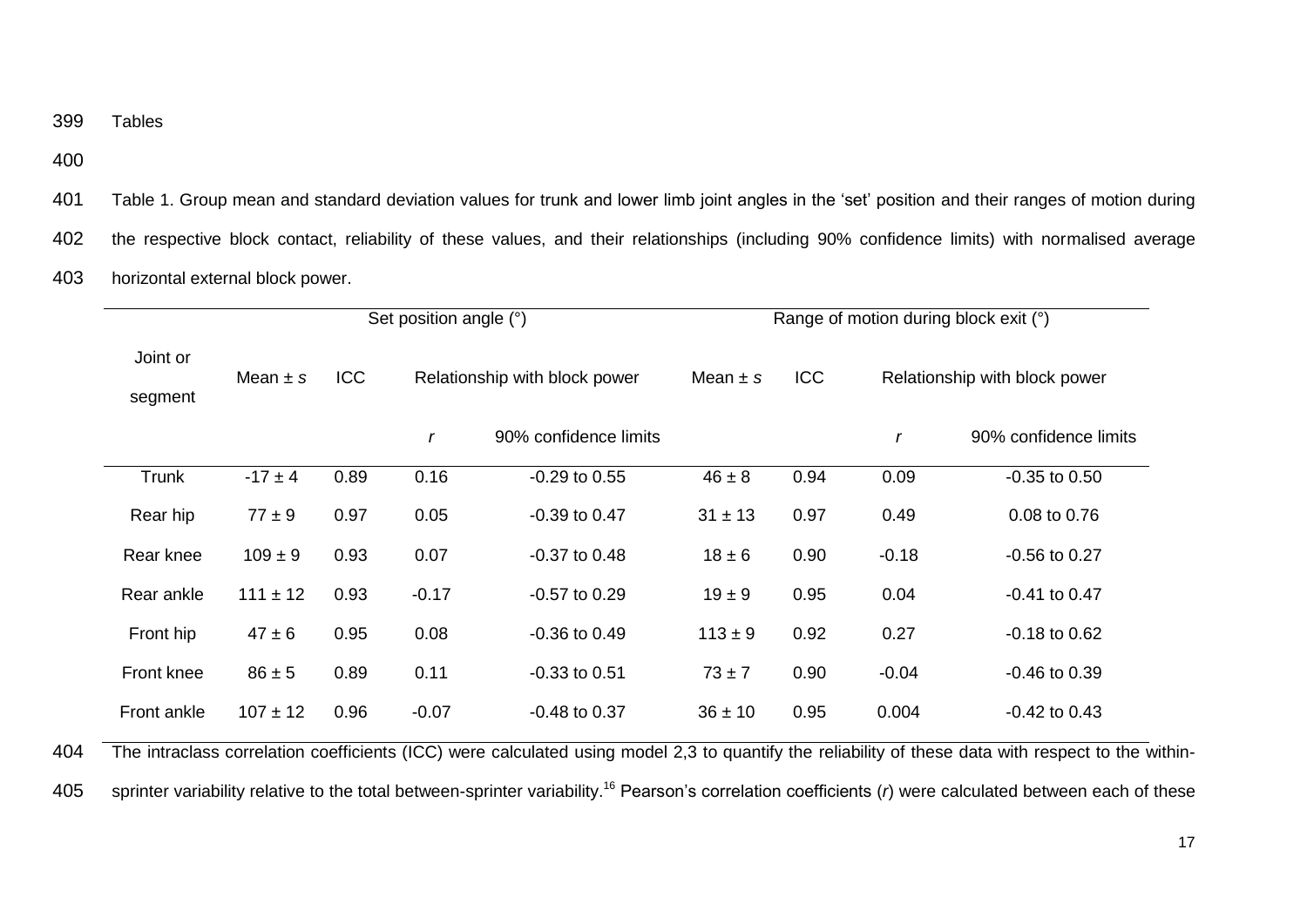discrete variables and normalised average horizontal external block power ('block power'). The 90% confidence limits were determined using 407 the Fisher z transformation.<sup>17</sup> Trunk angle is presented relative to the horizontal with a negative value representing the shoulders below the hips. Ranges of motion during block exit for the rear leg joints are during rear block contact only.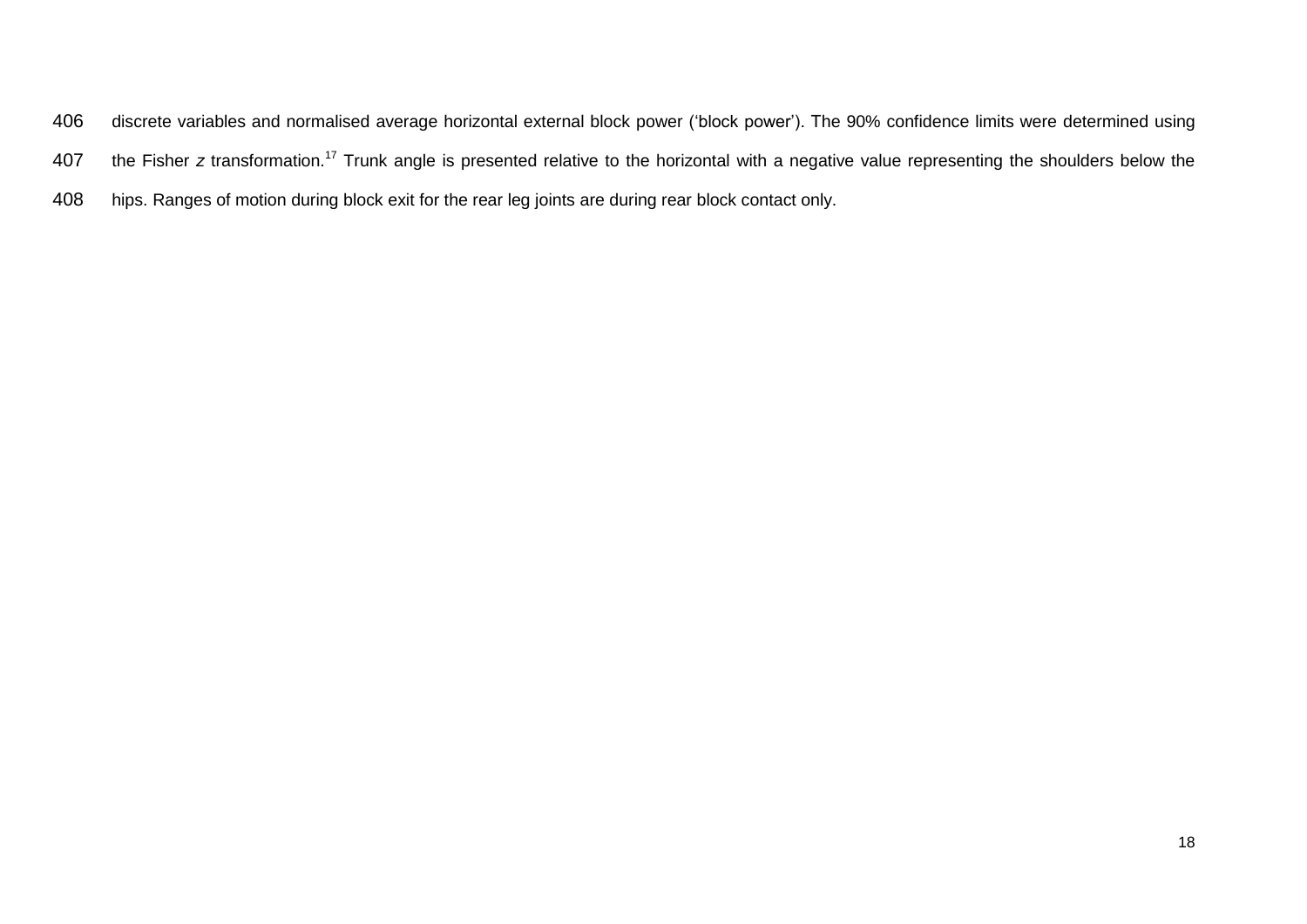409 Table 2. Group mean and standard deviation values for selected kinematic variables from the first flight and first stance phases, reliability of

|                               | Mean $\pm$ s      | <b>ICC</b> |         | 90% confidence limits |
|-------------------------------|-------------------|------------|---------|-----------------------|
| Flight duration (s)           | $0.073 \pm 0.022$ | 0.99       | 0.20    | $-0.25$ to $0.58$     |
| Normalised step length        | $1.10 \pm 0.07$   | 0.92       | 0.36    | $-0.08$ to $0.68$     |
| Normalised touchdown distance | $-0.20 \pm 0.07$  | 0.94       | $-0.46$ | $-0.74$ to $-0.04$    |
| Hip angle at touchdown $(°)$  | $95 \pm 9$        | 0.90       | 0.11    | $-0.33$ to $0.51$     |
| Knee angle at touchdown (°)   | $101 \pm 7$       | 0.89       | $-0.10$ | $-0.51$ to $0.34$     |
| Ankle angle at touchdown (°)  | $96 \pm 7$        | 0.95       | 0.31    | $-0.13$ to 0.65       |

410 these values, and their relationships (including 90% confidence limits) with normalised average horizontal external block power.

411 The intraclass correlation coefficients (ICC) were calculated using model 2,3 to quantify the reliability of these data with respect to the within-412 sprinter variability relative to the total between-sprinter variability.<sup>16</sup> Pearson's correlation coefficients (*r*) were calculated between each of these 413 discrete variables and normalised average horizontal external block power. The 90% confidence limits were determined using the Fisher *z* 414 transformation.<sup>17</sup> The normalised values were divided by leg length.<sup>15</sup> Touchdown distance represents the horizontal distance between the CM 415 and the stance leg metatarsal-phalangeal joint at touchdown with a negative value representative of the metatarsal-phalangeal joint behind the 416 CM.